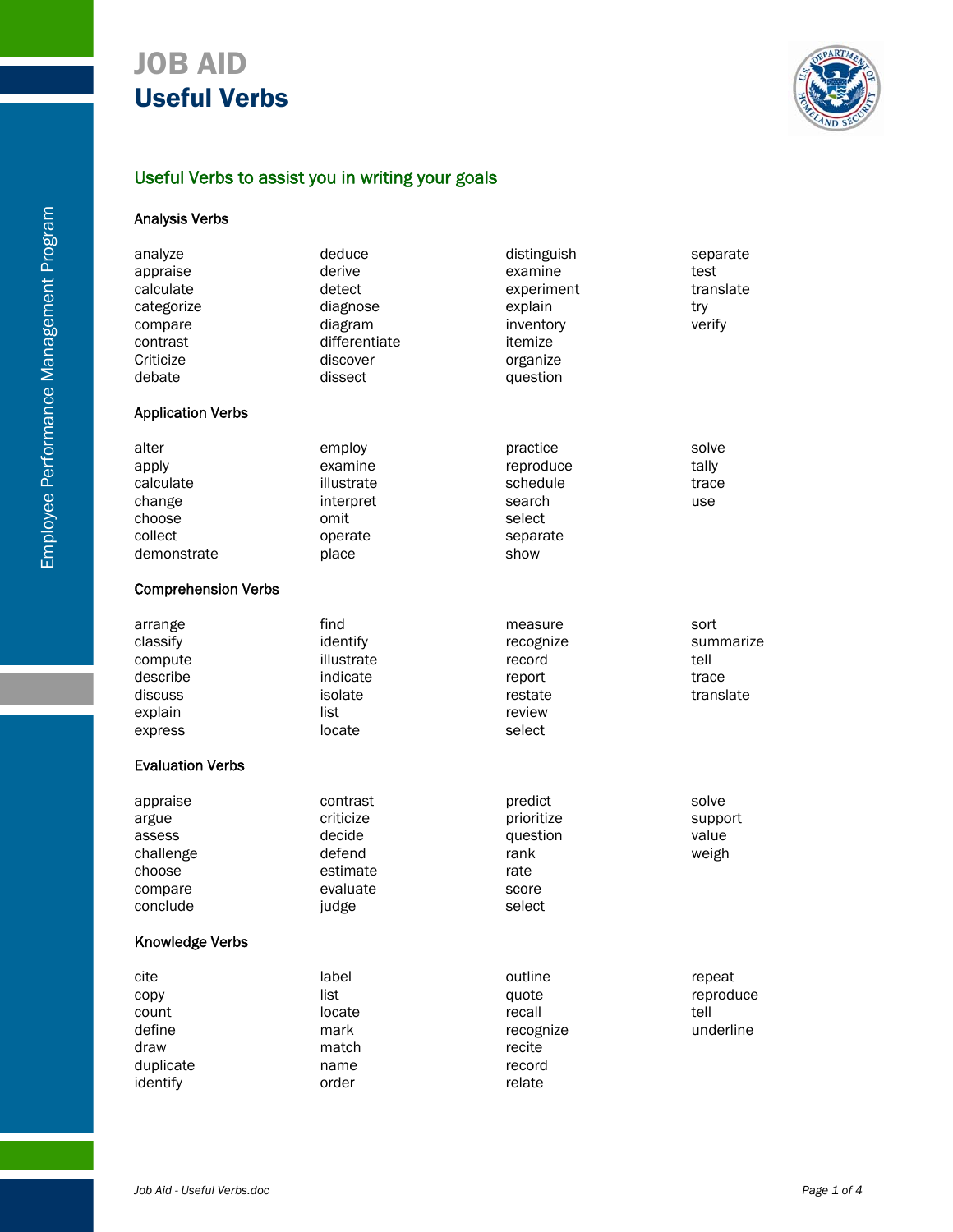

#### Synthesis Verbs

| arrange   | generate   | plan        | rewrite     |
|-----------|------------|-------------|-------------|
| assemble  | integrate  | prepare     | set up      |
| collect   | manage     | prescribe   | simplify    |
| compose   | modify     | propose     | structure   |
| construct | order      | rearrange   | synthesize  |
| create    | organize   | recombine   | systematize |
| design    | paraphrase | restructure | vary        |
| formulate | perform    | revise      | write       |

## Useful Verbs to assist you in writing your goals -Grouped into Activities

#### Management and Leadership Activities

| accelerate                                   | conceive    | familiarize | present     |
|----------------------------------------------|-------------|-------------|-------------|
| achieve                                      | conduct     | inform      | preside     |
| administer                                   | coordinate  | initiate    | protect     |
| anticipate                                   | create      | institute   | recommend   |
| assist                                       | delegate    | instruct    | regulate    |
| arrange                                      | design      | intervene   | represent   |
| articulate                                   | develop     | invent      | resolve     |
| assign                                       | direct      | investigate | shape       |
| attain                                       | earn        | manage      | solve       |
| author                                       | effect      | master      | specify     |
| chair                                        | employ      | organize    | supervise   |
| coach                                        | execute     | oversee     |             |
| complete                                     | facilitate  | plan        |             |
| <b>Teamwork and Interpersonal Activities</b> |             |             |             |
| accommodate                                  | convene     | foster      | negotiate   |
| anticipate                                   | coordinate  | inform      | participate |
| arrange                                      | delegate    | initiate    | represent   |
| assist                                       | elicit      | interview   | resolve     |
| brief                                        | employ      | introduce   | respond     |
| clarify                                      | encourage   | inquire     | shape       |
| coach                                        | enlist      | instruct    | share       |
| collaborate                                  | exchange    | interpret   | solicit     |
| communicate                                  | explain     | mediate     |             |
| contact                                      | facilitate  | motivate    |             |
| <b>Teaching and Training Activities</b>      |             |             |             |
| advise                                       | critique    | inform      | present     |
| aid                                          | demonstrate | instruct    | review      |
| assign                                       | develop     | investigate | schedule    |
| coach                                        | educate     | lecture     | support     |
| collaborate                                  | encourage   | mentor      | teach       |
| communicate                                  | evaluate    | organize    | train       |
| conduct                                      | facilitate  | outline     |             |

counsel implement prepare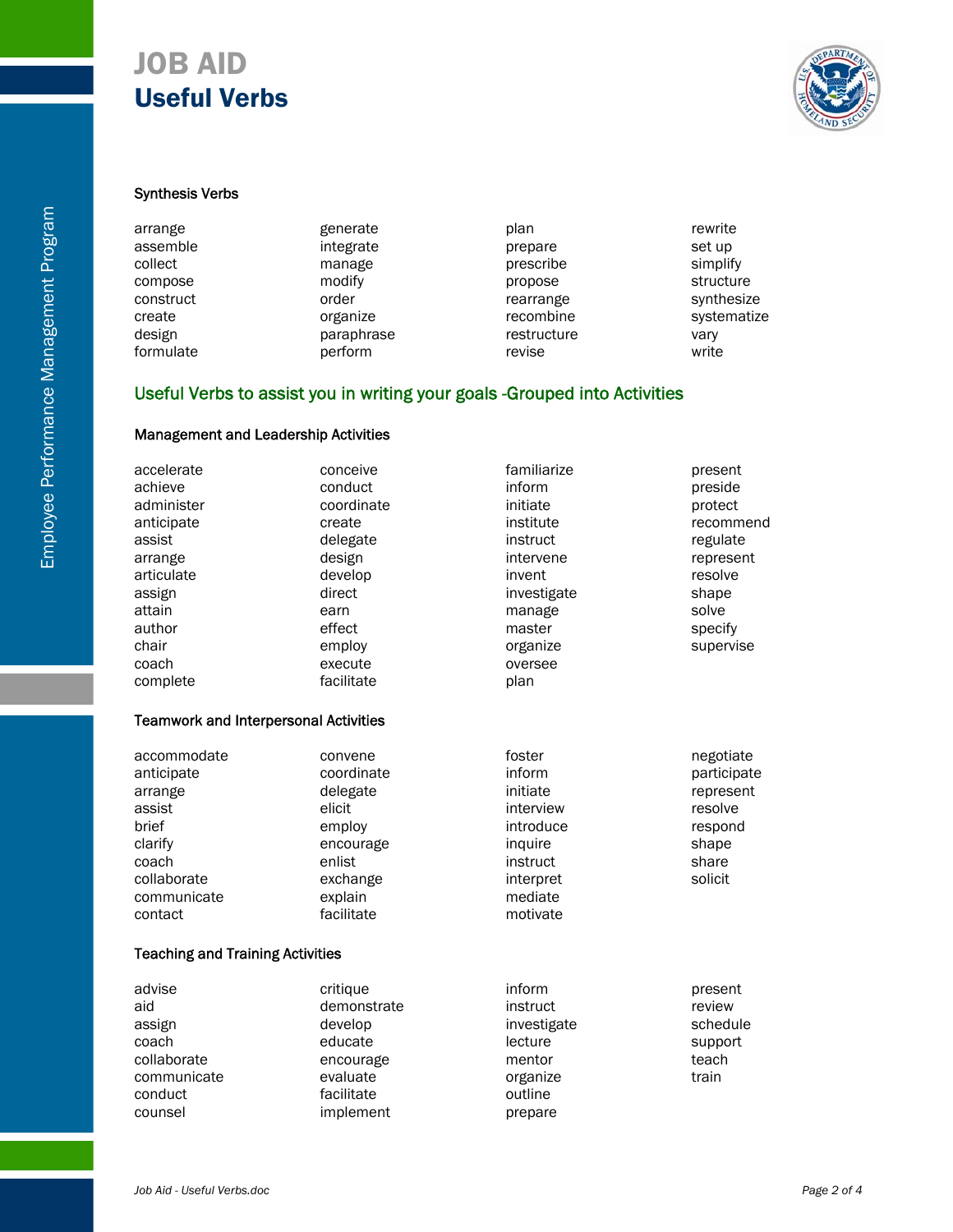

| <b>Analytical Activities</b>           |             |             |            |
|----------------------------------------|-------------|-------------|------------|
| activate                               | develop     | inspect     | solve      |
| analyze                                | draft       | install     | support    |
| assess                                 | evaluate    | monitor     | synthesize |
| calculate                              | examine     | obtain      | test       |
| code                                   | extract     | observe     | translate  |
| compile                                | formulate   | program     | update     |
| define                                 | gather      | regulate    |            |
| design                                 | implement   | repair      |            |
| <b>Research and Writing Activities</b> |             |             |            |
| address                                | consolidate | evaluate    | obtain     |
| analyze                                | correspond  | examine     | predict    |
| annotate                               | create      | expand      | present    |
| appraise                               | critique    | exhibit     | process    |
| assess                                 | define      | explore     | produce    |
| author                                 | derive      | forecast    | publish    |
| brief                                  | devise      | formulate   | question   |
| calculate                              | design      | gather      | record     |
| catalogue                              | determine   | identify    | regulate   |
| categorize                             | develop     | illustrate  | report     |
| chart                                  | diagnose    | inspect     | research   |
| clarify                                | direct      | interpret   | review     |
| code                                   | discover    | interview   | revise     |
| collect                                | dispense    | inventory   | solve      |
| compare                                | display     | investigate | study      |
| compile                                | distribute  | measure     | summarize  |
| compose                                | draft       | model       | survey     |
| compute                                | edit        | outline     | synthesize |
| conduct                                | estimate    | observe     | test       |
| <b>Public Relations Activities</b>     |             |             |            |
| advertise                              | develop     | increase    | publicize  |
| advocate                               | dispense    | introduce   | recommend  |
| communicate                            | disseminate | inventory   | recruit    |
| contact                                | earn        | lobby       | schedule   |
| coordinate                             | exhibit     | maintain    | sell       |
| correspond                             | facilitate  | market      | shape      |
| deliver                                | formulate   | promote     | survey     |
| <b>Administrative Activities</b>       |             |             |            |
|                                        |             |             |            |
| accelerate                             | collect     | identify    | respond    |
| administer                             | contact     | institute   | schedule   |
| approve                                | coordinate  | inventory   | summarize  |
| arrange                                | correspond  | locate      | supervise  |
| assemble                               | distribute  | maintain    | update     |
| assess                                 | edit        | monitor     | verify     |
| brief                                  | enforce     | oversee     |            |

catalogue execute regulate